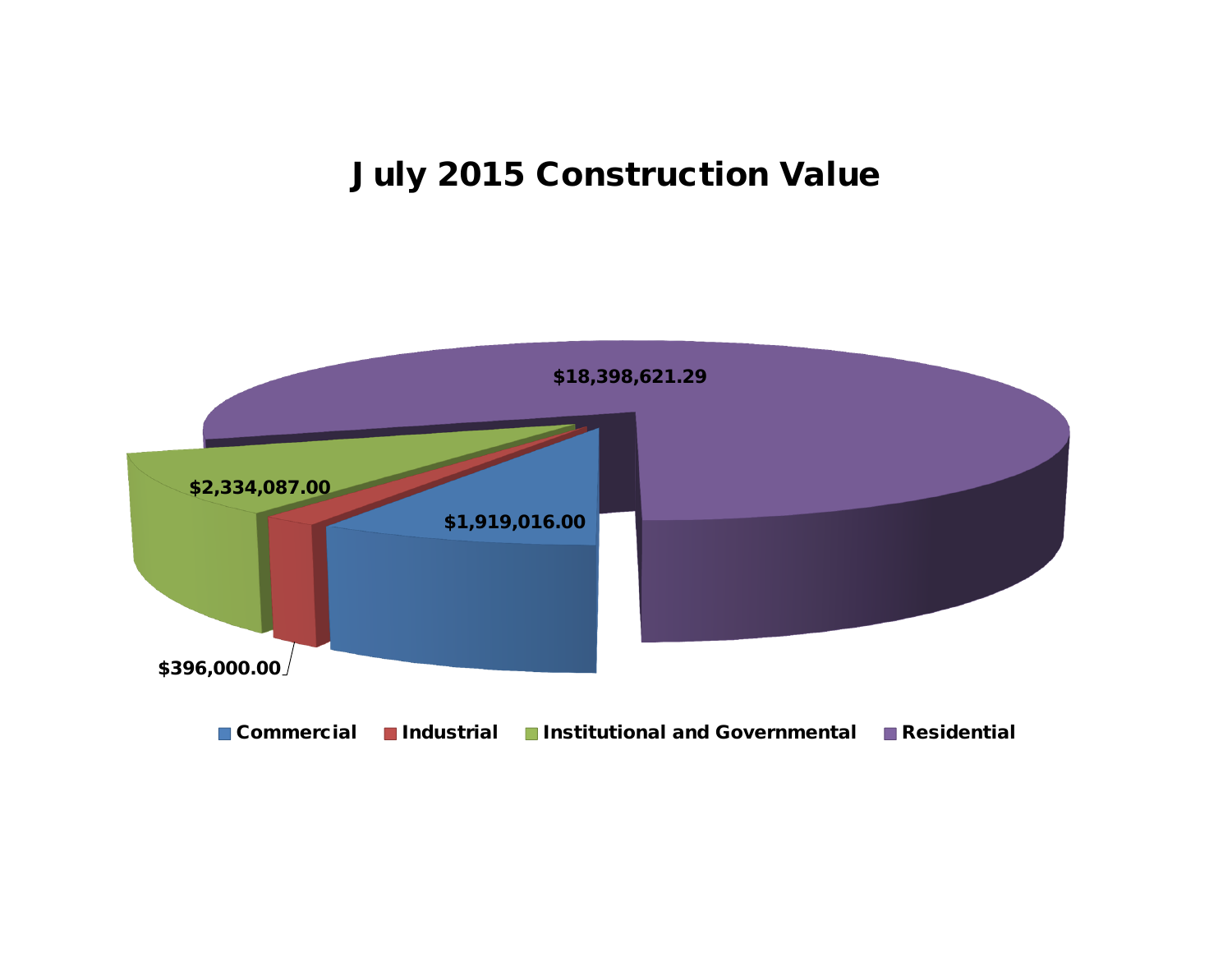**Jerry D. Dolcetti, RPPCommissioner**

**F. P. PozzebonChief Building Official**



**ENGINEERING & PLANNING DEPARTMENT**

**Building Division**

**Tel: (705) 759-5410Fax: (705) 541-7165**

## **BUILDING PERMITS SUMMARY 2015/07/01 to 2015/07/31**

|                                                         |                                  | <b>New Construction</b>  |                      |                                  | <b>Alterations and Additions</b> |                      | <b>Total</b>                     |                          |                      |
|---------------------------------------------------------|----------------------------------|--------------------------|----------------------|----------------------------------|----------------------------------|----------------------|----------------------------------|--------------------------|----------------------|
| <b>Building Type</b>                                    | <b>Num</b><br>of<br><b>Units</b> | Num of<br><b>Permits</b> | <b>Value of Work</b> | <b>Num</b><br>of<br><b>Units</b> | Num of<br><b>Permits</b>         | <b>Value of Work</b> | <b>Num</b><br>of<br><b>Units</b> | Num of<br><b>Permits</b> | <b>Value of Work</b> |
| <b>Commercial</b>                                       |                                  |                          |                      |                                  |                                  |                      |                                  |                          |                      |
| Convention center,<br>exhibition building               | 0                                | $\mathbf 0$              | \$0.00               | $\boldsymbol{0}$                 |                                  | \$100,000.00         | $\pmb{0}$                        | $\mathbf 1$              | \$100,000.00         |
| Hotel, hotel/motel,<br>motor hotel                      | 0                                | 0                        | \$0.00               | $\mathbf 0$                      | 1                                | \$141,747.20         | $\mathbf 0$                      | $\mathbf{1}$             | \$141,747.20         |
| Indoor recreational<br>building                         | 0                                | 0                        | \$0.00               | $\mathbf 0$                      | 1                                | \$25,000.00          | $\mathbf 0$                      | $\mathbf 1$              | \$25,000.00          |
| Office building                                         | 0                                | $\mathbf 0$              | \$0.00               | 0                                | 3                                | \$415,368.80         | 0                                | 3                        | \$415,368.80         |
| Office complex                                          | $\pmb{0}$                        | $\mathbf 0$              | \$0.00               | $\mathbf 0$                      |                                  | \$220,000.00         | $\mathbf 0$                      |                          | \$220,000.00         |
| Restaurant                                              | $\pmb{0}$                        | $\pmb{0}$                | \$0.00               | $\pmb{0}$                        | 3                                | \$222,000.00         | 0                                | 3                        | \$222,000.00         |
| Retail and wholesale<br>outlets                         | 0                                | $\mathbf 0$              | \$0.00               | $\mathbf 0$                      | 1                                | \$8,300.00           | $\mathbf 0$                      | 1                        | \$8,300.00           |
| Service station, repair<br>garage and specialty<br>shop | 0                                | $\mathbf 0$              | \$0.00               | $\mathbf 0$                      | 1                                | \$3,000.00           | $\mathbf 0$                      | $\mathbf 1$              | \$3,000.00           |
| Special building use                                    | 0                                | 1                        | \$783,600.00         | $\mathbf 0$                      | 0                                | \$0.00               | $\pmb{0}$                        | 1                        | \$783,600.00         |
| Total:                                                  | $\mathbf 0$                      | 1                        | \$783,600.00         | $\mathbf 0$                      | 12                               | \$1,135,416.00       | $\mathbf 0$                      | 13                       | \$1,919,016.00       |
| <b>Industrial</b>                                       |                                  |                          |                      |                                  |                                  |                      |                                  |                          |                      |
| Engineering                                             | 0                                | $\mathbf 0$              | \$0.00               | $\boldsymbol{0}$                 | 1                                | \$42,000.00          | $\mathbf 0$                      | 1                        | \$42,000.00          |
| Maintenance building                                    | $\pmb{0}$                        |                          | \$350,000.00         | $\pmb{0}$                        |                                  | \$4,000.00           | $\pmb{0}$                        | $\overline{c}$           | \$354,000.00         |
| Total:                                                  | $\pmb{0}$                        | 1                        | \$350,000.00         | $\mathbf 0$                      | $\overline{2}$                   | \$46,000.00          | $\mathbf 0$                      | 3                        | \$396,000.00         |
| <b>Institutional and Governmental</b>                   |                                  |                          |                      |                                  |                                  |                      |                                  |                          |                      |
| Elementary school,<br>kindergarten                      | 0                                | 0                        | \$0.00               | $\mathbf 0$                      | 6                                | \$1,776,000.00       | $\pmb{0}$                        | 6                        | \$1,776,000.00       |
| Other government<br>building                            | 0                                | 0                        | \$0.00               | $\mathbf 0$                      | 1                                | \$29,087.00          | $\mathbf 0$                      | $\mathbf 1$              | \$29,087.00          |
| Religious building                                      | 0                                | $\mathbf 0$              | \$0.00               | $\mathbf 0$                      | $\overline{2}$                   | \$370,000.00         | $\mathbf 0$                      | $\overline{2}$           | \$370,000.00         |
|                                                         |                                  |                          |                      |                                  |                                  |                      |                                  |                          |                      |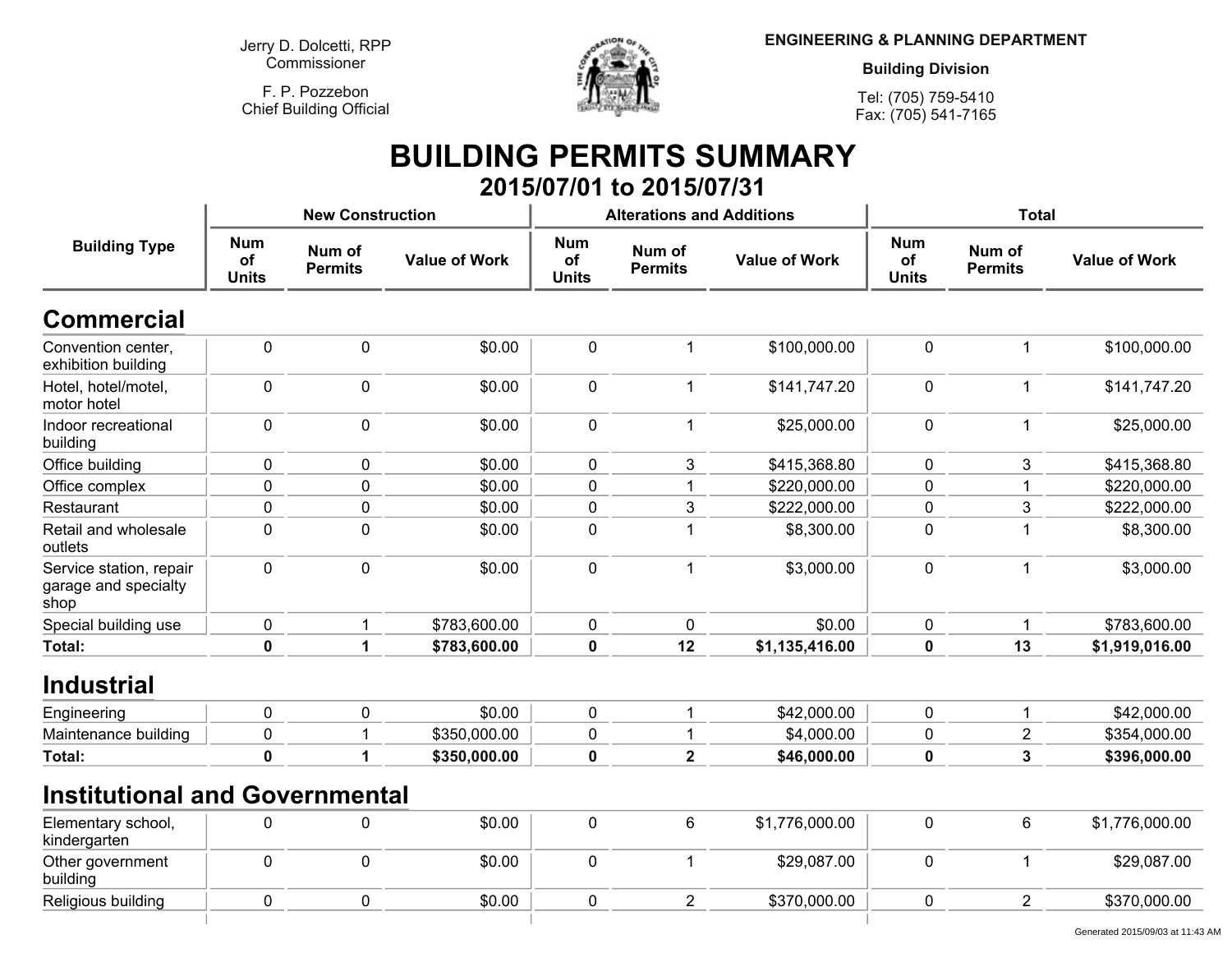| Secondary school,<br>high school, junior<br>high school  | 0                | 0  | \$0.00         | 0           |     | \$159,000.00    | 0              |                | \$159,000.00    |
|----------------------------------------------------------|------------------|----|----------------|-------------|-----|-----------------|----------------|----------------|-----------------|
| Total:                                                   | 0                | 0  | \$0.00         | 0           | 10  | \$2,334,087.00  | 0              | 10             | \$2,334,087.00  |
| <b>Residential</b>                                       |                  |    |                |             |     |                 |                |                |                 |
| Apartment                                                | 18               |    | \$2,000,000.00 | 0           | 3   | \$6,000.00      | 18             | 4              | \$2,006,000.00  |
| Apartment -<br>Condominium                               | $\boldsymbol{0}$ | 0  | \$0.00         | 40          | 2   | \$9,500,000.00  | 40             | 2              | \$9,500,000.00  |
| Semi-Detached or<br>Double (side by side),<br>single-att | $\overline{2}$   |    | \$200,000.00   | $\mathbf 0$ |     | \$3,000.00      | $\overline{2}$ | $\overline{2}$ | \$203,000.00    |
| Single House                                             | 17               | 17 | \$5,047,000.00 | 4           | 141 | \$1,642,621.29  | 21             | 158            | \$6,689,621.29  |
| Total:                                                   | 37               | 19 | \$7,247,000.00 | 44          | 147 | \$11,151,621.29 | 81             | 166            | \$18,398,621.29 |
| <b>Grand Total:</b>                                      | 37               | 21 | \$8,380,600.00 | 44          | 171 | \$14,667,124.29 | 81             | 192            | \$23,047,724.29 |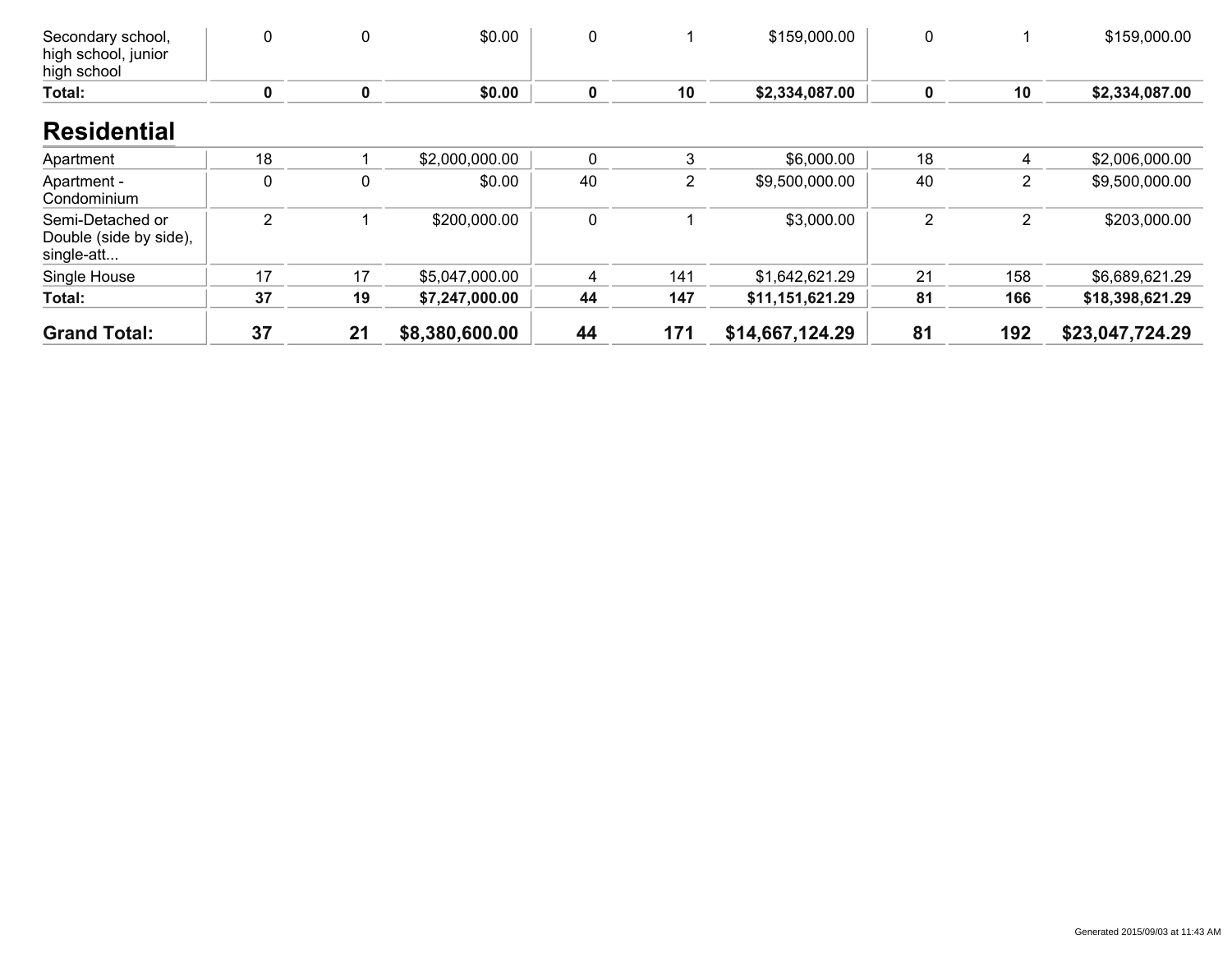**Jerry D. Dolcetti, RPPCommissioner**

**F. P. PozzebonChief Building Official**



**ENGINEERING & PLANNING DEPARTMENT**

**Building Division**

**Tel: (705) 759-5410Fax: (705) 541-7165**

## **DEMOLITION PERMITS SUMMARY 2015/07/01 to 2015/07/31**

| <b>Building Type</b>                  |                        | <b>New Construction</b>  |                         |                        | <b>Alterations and Additions</b> |                      | <b>Total</b>           |                          |                      |
|---------------------------------------|------------------------|--------------------------|-------------------------|------------------------|----------------------------------|----------------------|------------------------|--------------------------|----------------------|
|                                       | Num of<br><b>Units</b> | Num of<br><b>Permits</b> | Value of<br><b>Work</b> | Num of<br><b>Units</b> | Num of<br><b>Permits</b>         | <b>Value of Work</b> | Num of<br><b>Units</b> | Num of<br><b>Permits</b> | <b>Value of Work</b> |
| <b>Institutional and Governmental</b> |                        |                          |                         |                        |                                  |                      |                        |                          |                      |
| Elementary school,<br>kindergarten    |                        | 0                        | \$0.00                  | $\mathbf 0$            |                                  | \$9,000.00           | 0                      |                          | \$9,000.00           |
| Religious building                    | $\mathbf{0}$           | $\Omega$                 | \$0.00                  | $\mathbf{0}$           |                                  | \$1,000.00           | 0                      |                          | \$1,000.00           |
| Total:                                |                        | 0                        | \$0.00                  | $\mathbf 0$            | $\mathbf{2}$                     | \$10,000.00          | 0                      | 2                        | \$10,000.00          |
| <b>Residential</b>                    |                        |                          |                         |                        |                                  |                      |                        |                          |                      |
| Apartment                             | $\Omega$               | $\Omega$                 | \$0.00                  | $\mathbf{0}$           |                                  | \$1,000.00           | $\mathbf 0$            |                          | \$1,000.00           |
| Single House                          |                        | $\mathbf{0}$             | \$0.00                  | $-4$                   | 6                                | \$52,416.00          | $-4$                   | 6                        | \$52,416.00          |
| Total:                                | 0                      | $\mathbf{0}$             | \$0.00                  | $-4$                   |                                  | \$53,416.00          | -4                     |                          | \$53,416.00          |
| <b>Grand Total:</b>                   | 0                      | $\mathbf 0$              | \$0.00                  | $-4$                   | 9                                | \$63,416.00          | $-4$                   | 9                        | \$63,416.00          |